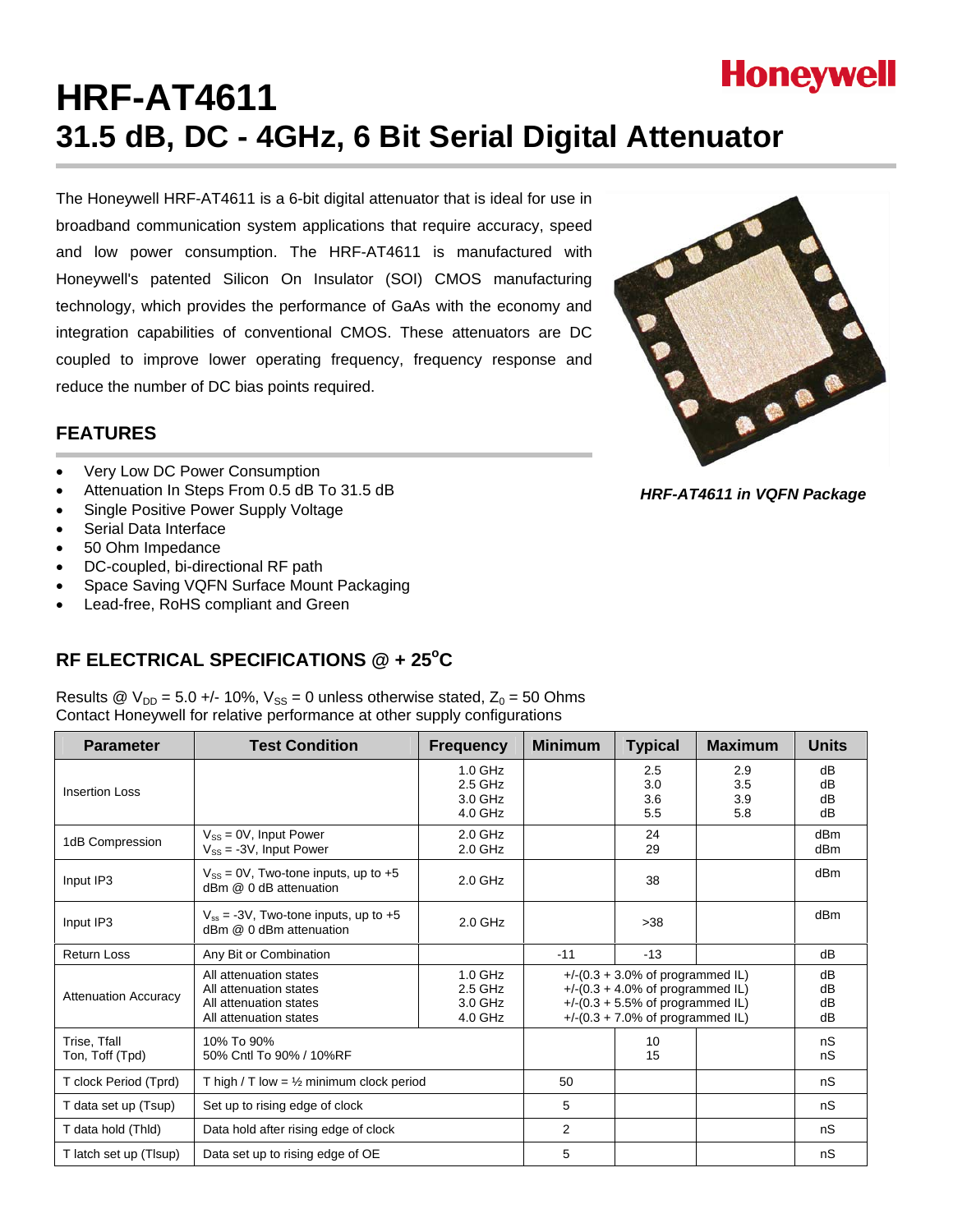# **FUNCTIONAL SCHEMATIC**



# **DC ELECTRICAL SPECIFICATIONS @ + 25°C**

| <b>Parameter</b>       | <b>Minimum</b> | <b>Typical</b> | <b>Maximum</b>  | <b>Units</b> |
|------------------------|----------------|----------------|-----------------|--------------|
| V <sub>DD</sub>        | $3.3^{\circ}$  | 5.0            | 5.5             |              |
| $V_{SS}$               | $-5.0$         |                |                 |              |
| <b>I</b> <sub>DD</sub> |                | < 5.0          | 50              | uA           |
| CMOS Logic level (0)   |                |                | 0.8             |              |
| CMOS Logic level (1)   | $V_{DD} - 0.8$ |                | V <sub>DD</sub> |              |
| Input Leakage Current  |                |                | 10              | uA           |

Note 1, the performance curves are for  $V_{DD} = +5.0 +/- 10\%$ 

# **ABSOLUTE MAXIMUM RATINGS1**

| <b>Parameter</b>             | <b>Absolute Maximum</b>       | <b>Units</b>   |
|------------------------------|-------------------------------|----------------|
| Input Power                  | $+35$                         | dBm            |
| $V_{DD}$                     | $+6.0$                        |                |
| $\mathsf{V}_{\mathsf{SS}}$   | $-5.5$                        |                |
| ESD Voltage <sup>2</sup>     | 400                           |                |
| <b>Operating Temperature</b> | $-40$ To $+85$                | $\overline{C}$ |
| <b>Storage Temperature</b>   | $-65$ To $+125$               | $^{\circ}$ C   |
| Moisture Sensitivity Level   | Level 3 $@$ 260 $^{\circ}$ C  |                |
| Digital Inputs               | $V_{DD}$ +0.6 max to -0.6 min |                |

Note 1 - Operation of this device beyond any of these parameters may cause permanent damage.

Note 2 - Although the HRF-AT4611 contains ESD protection circuitry on all digital inputs, precautions should be taken to ensure that the Absolute Maximum Ratings are not exceeded.

**Latch-Up:** Unlike conventional CMOS digital attenuators, Honeywell's HRF-AT4611 is immune to latch-up.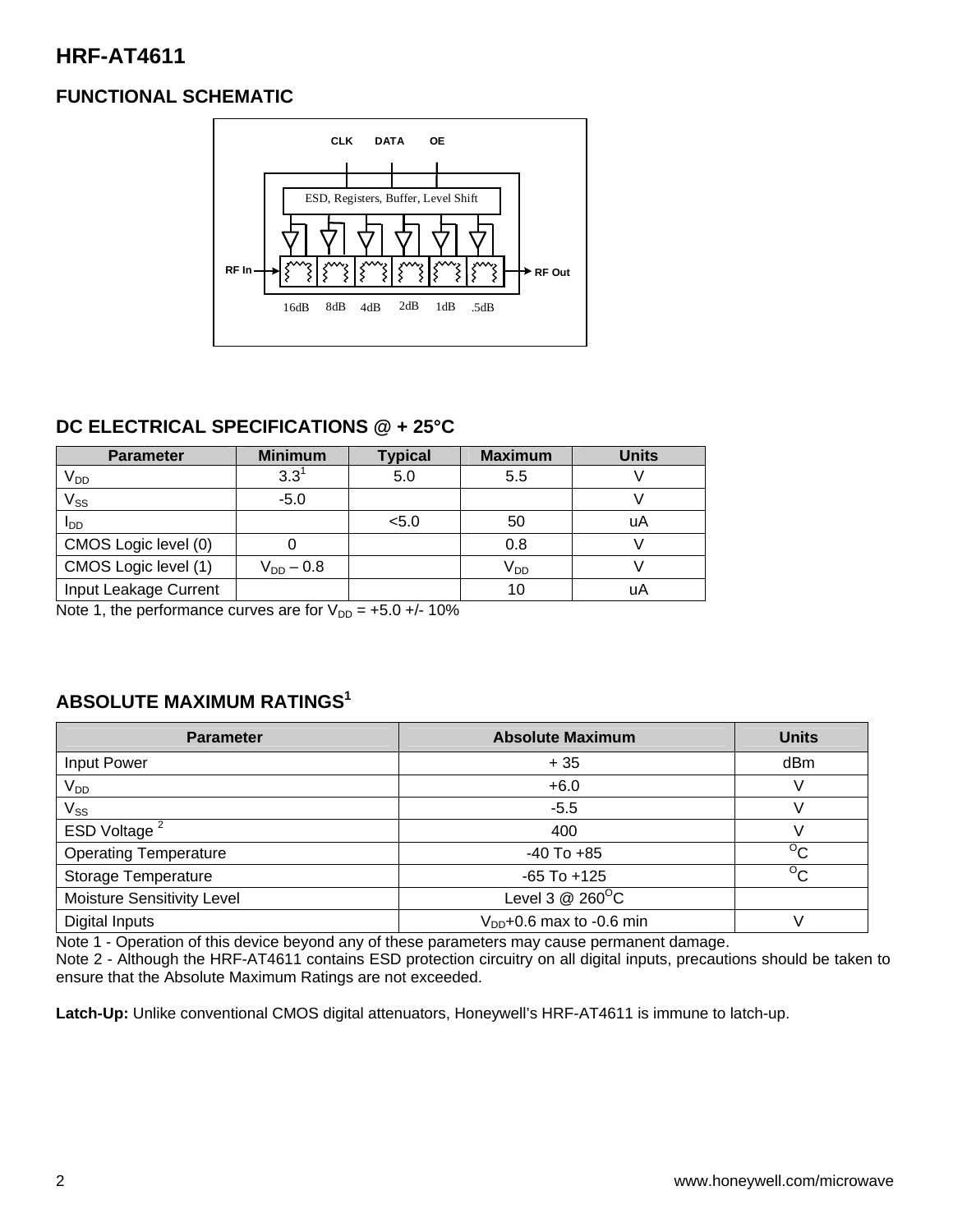### **PIN CONFIGURATIONS**

| Pin            | <b>Function</b> | Pin | <b>Function</b> |
|----------------|-----------------|-----|-----------------|
|                | V <sub>DD</sub> | 9   | <b>GROUND</b>   |
| $\overline{2}$ | <b>GROUND</b>   | 10  | RF OUTPUT       |
| 3              | <b>RF INPUT</b> | 11  | <b>GROUND</b>   |
| 4              | <b>GROUND</b>   | 12  | $V_{SS}$        |
| 5              | <b>GROUND</b>   | 13  | <b>GROUND</b>   |
| 6              | <b>GROUND</b>   | 14  | <b>OE</b>       |
| 7              | <b>GROUND</b>   | 15  | <b>CLK</b>      |
| 8              | <b>GROUND</b>   | 16  | <b>DATA</b>     |

**Note**: Bottom ground plate must be grounded for proper RF performance.

# **SERIAL DATA LOAD**

Serial data is shifted into the register on the rising edge of clock, MSB first. The OE rising edge must occur prior to any additional rising clock edges. See the Electrical Spec Table for AC parameters.



| S <sub>5</sub> | S4 | <b>S3</b> | S <sub>2</sub> | S1 | S <sub>0</sub> | <b>Output</b>   |
|----------------|----|-----------|----------------|----|----------------|-----------------|
|                |    |           |                |    |                | Reference Input |
|                |    |           |                |    |                | $0.5$ dB        |
|                |    |           |                |    |                | 1 dB            |
|                |    |           |                |    |                | 2 dB            |
|                |    |           |                |    |                | 4 dB            |
|                |    |           |                |    |                | 8 dB            |
|                |    |           |                |    |                | 16 dB           |
|                |    |           |                |    |                | 31.5 dB         |

# **TRUTH TABLE**

**Operation:** Data on serial input D is clocked into internal registers on the low to high transition of the Clock signal (CK). The register output is enabled when Output Enable (OE) is in the low state. "0" = CMOS Low, "1" = CMOS High.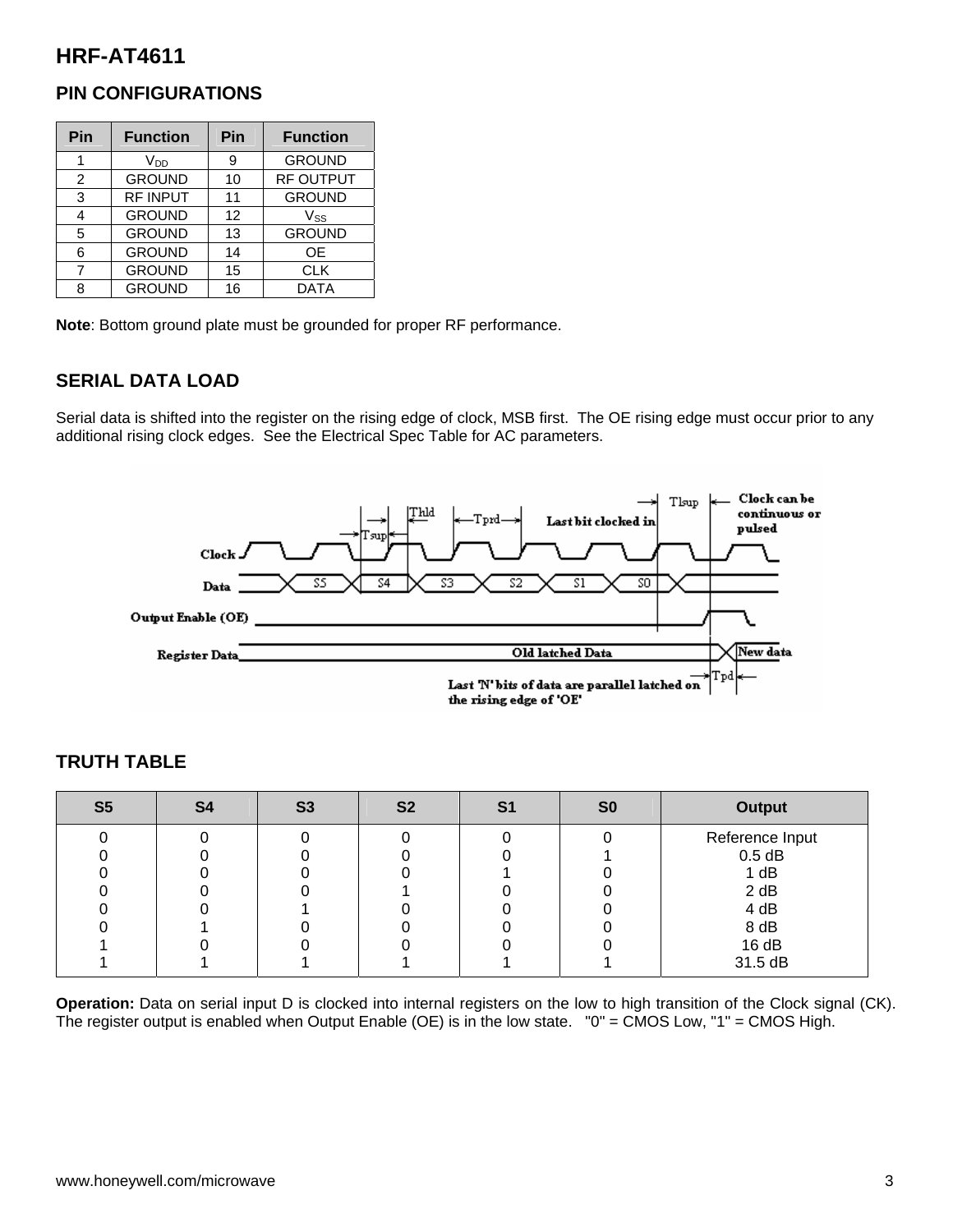# **PERFORMANCE CURVES**

#### **Insertion Loss**



#### **Return Loss**



#### 4 www.honeywell.com/microwave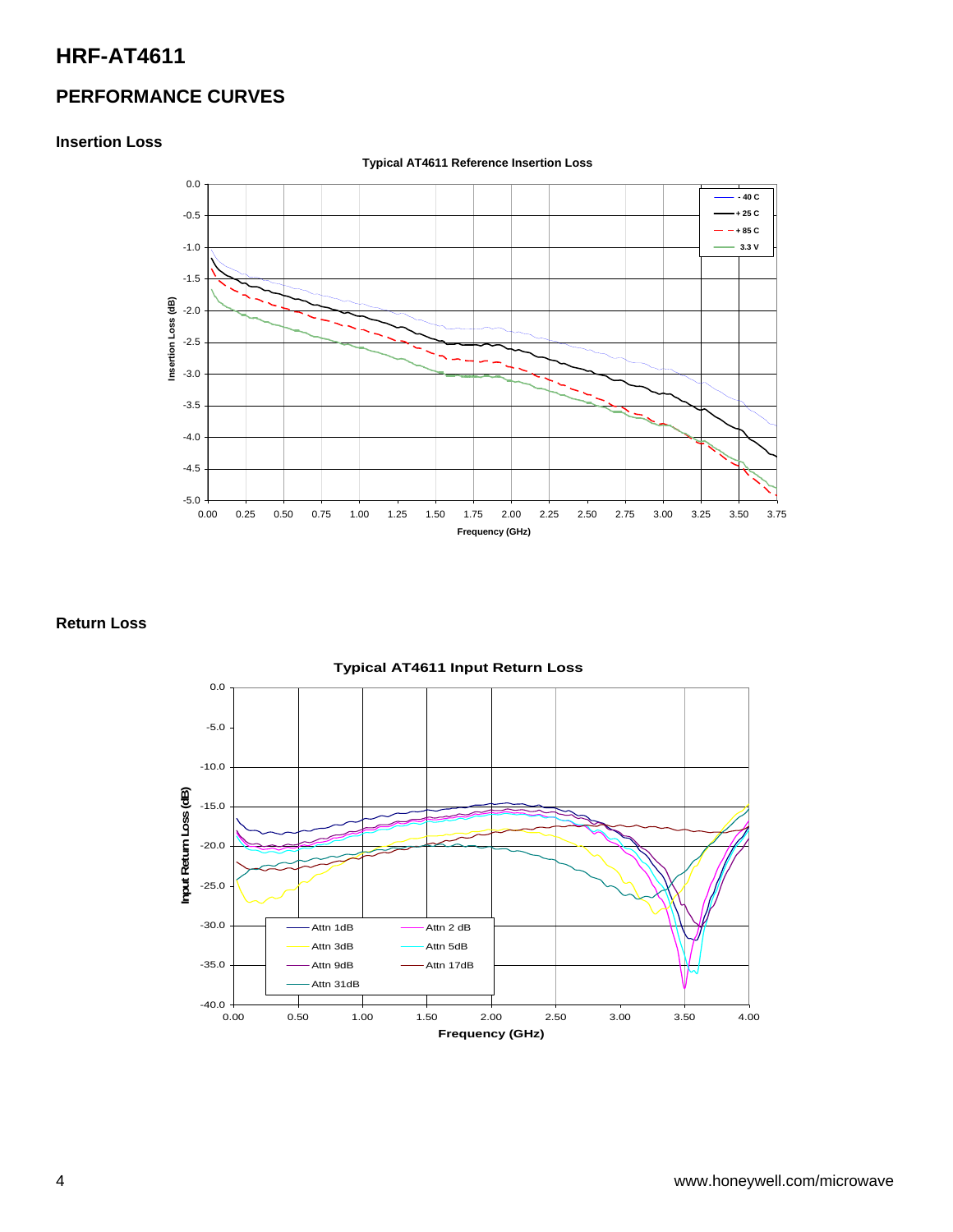**Step Accuracy** 



# **Typical AT4611 Step Accuracy**

**Relative Accuracy** 



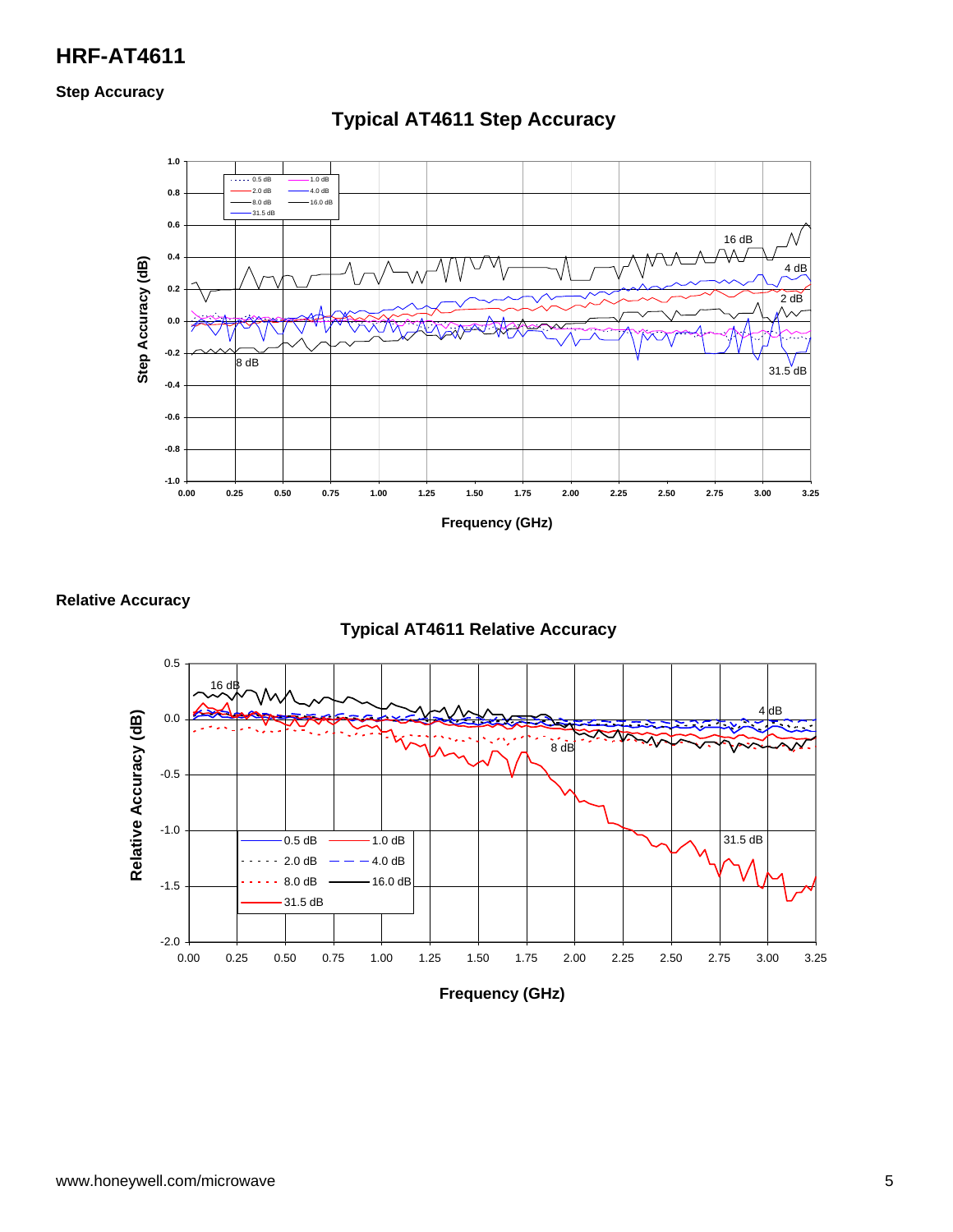# **PACKAGE OUTLINE DRAWING**



| <b>SYMBOL</b>                          |                  |                  | MIN NOM MAX |
|----------------------------------------|------------------|------------------|-------------|
| lel                                    |                  | 0.65 BSC         |             |
| ь                                      |                  | $0.25$ 0.30 0.35 |             |
| E <sub>2</sub>                         |                  | 2.40 2.50 2.60   |             |
| D2                                     |                  | 2.40 2.50 2.60   |             |
|                                        |                  | $0.30$ 0.40 0.50 |             |
| <b><i>TERNAI</i></b><br><b>FEATURE</b> | <b>FUSE LEAD</b> |                  |             |

**Notes** 

- 1. Pin 1 identifier can be a combination or a dot and/or chamfer.
- 2. Dimensions are in millimeters.

#### **GREEN MATERIAL SET**

The –GR attenuators have a Green material set that can withstand a maximum soldering temperature of 260 $^{\circ}$ C.

#### **LEAD FINISH**

The package leads are Nickel Palladium Gold (NiPdAu). The configuration being manufactured and delivered today is lead-free RoHS compliant. Compliant packages have half-etch lead frames and have date codes of 0300 or greater.

#### **LEAD FREE QFN SURFACE MOUNT APPLICATION**

Please see Application Note AN310 for assembly process recommendations. The maximum soldering temperature of the -GR is 260 $\mathrm{^oC}$  (-AU attenuators are 250  $\mathrm{^oC}$ ). Application Notes can be found at our website: www.honeywell.com/microwave

#### **CIRCUIT APPLICATION INFORMATION**

These attenuators require a DC reference to ground. They may not operate properly when AC coupled on both the RF input and output without a DC ground reference provided as part of the circuit. See Application Note AN311.